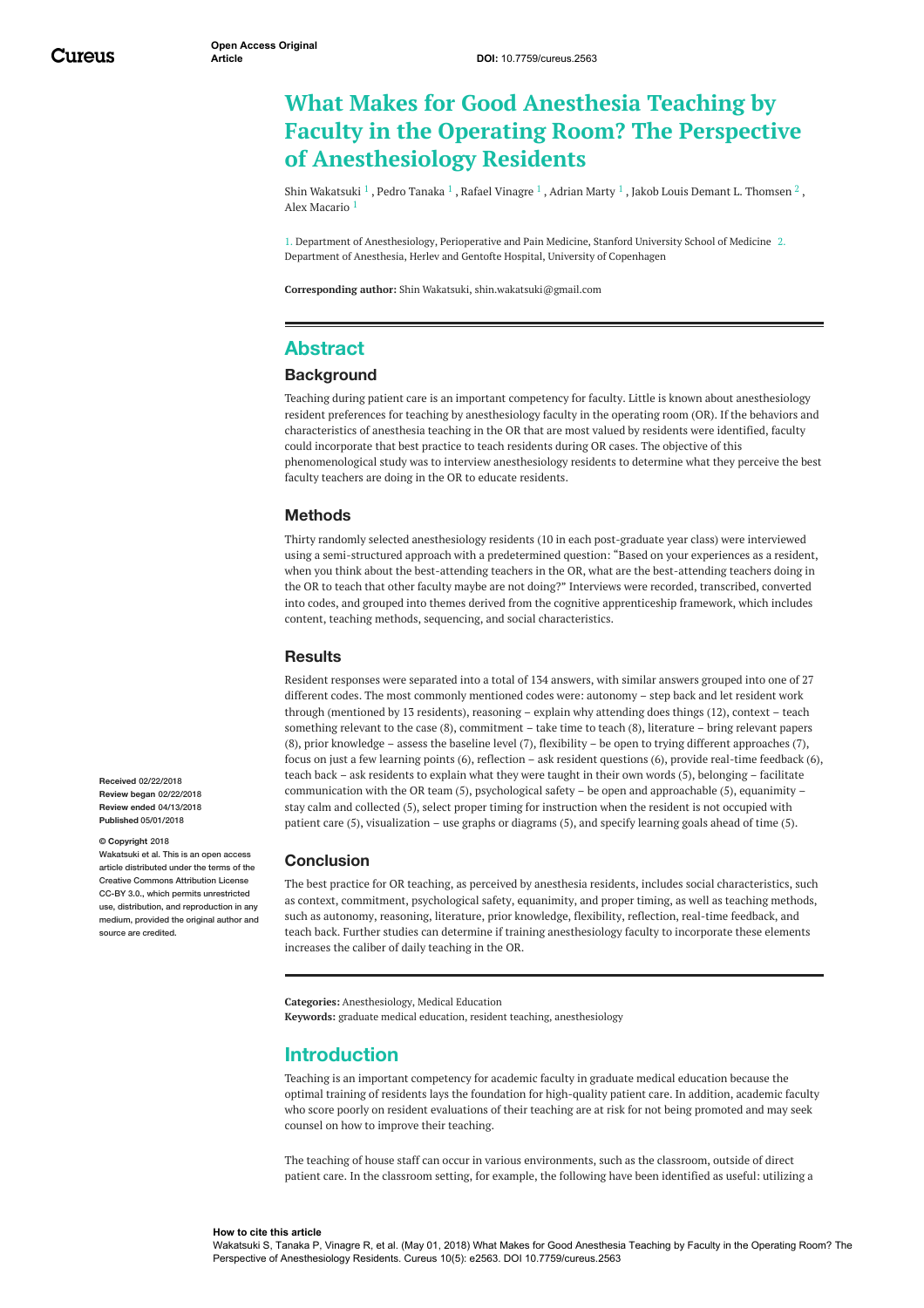clinical case vignette, clearly stating the goals of the talk, showing enthusiasm for the topic, reinforcing learning points, employing graphics or visuals, adding quizzes, providing recommendations about patient care, incorporating references/directions for further reading, eliciting active involvement of residents, and listing take-home messages [1-2]. However, the majority of graduate medical education involves workrelated activities by the resident in the hospital or clinic delivering patient care [3]. Teaching in this setting may be challenging due to the need for teaching to occur simultaneously while both the resident and the attending have patient care work to do, the time constraints of faculty, the short stays of patients, and the absence of formal training in the education of the faculty. Desirable attributes for attendings include being clinically competent, clear, organized, accessible, supportive, compassionate, able to establish understanding with learners, provide direction and feedback, exhibit integrity and respect for others, offer a broad repertoire of teaching methods, engage in self-evaluation and reflection, and target teaching to the learners' level of knowledge [4].

Anesthesia teaching by faculty for anesthesia residents in the OR during the care of an anesthetized patient has several challenges. Teaching occurs during the acute care of a patient that can rapidly change during difficult cases, production pressure exists to get through the list of OR cases in a timely manner, faculty are often covering two anesthetizing locations, and there is a need for both cognitive and technical skills instruction [5]. A study of faculty supervision evaluation by anesthesia residents identified nine key dimensions for the instructor: provides feedback, is available, gives opportunities/fostering resident autonomy, stimulates patient-based learning, demonstrates professionalism, is present during critical events, discusses the perianesthesia management of the patient, shows interpersonal skills, and exhibits concern for safety [6]. A separate study utilized the residents' written feedback to their clinical teachers to identify several themes associated with high teaching scores: use of primary literature to support teaching, explaining why specific management strategies were used, having education-oriented discussion, spending adequate time teaching, teaching to the appropriate level of the resident, demonstrating an active effort in teaching the resident, and imparting significant clinical knowledge [7].

If the teaching behaviors and characteristics of the anesthesiology faculty that are most valued by residents in the OR could be further elucidated, the anesthesiology faculty could incorporate these resident preferences for teaching during OR cases. Resident perception and preferences matters because physicians in anesthesia training are adult learners and, as such, should be involved in the planning and evaluation of their instruction. The perceived value that learners place on educational experiences is a measure of the learning environment and the learning environment can have a strong influence on the effectiveness of teaching.

The objective of this phenomenological study was to interview anesthesia residents to determine what the best faculty teachers are doing in the OR to educate residents.

# **Materials And Methods**

The Stanford Institutional Review Board determined that this study did not meet the federal regulations' definition of human subjects research and was exempt from review. This study employed a qualitative methods design. The Standards for Reporting Qualitative Research were followed [8].

A phenomenological approach was chosen because the goal was to describe the essence of a phenomenon (OR teaching) by exploring it from the perspective of those (anesthesiology residents) who experience it so as to understand the meaning they ascribe to OR teaching.

Sample size calculation was not performed for this qualitative study, as resident interviews were stopped when the responses no longer resulted in new data for new codes [9].

Using a random number generator, anesthesiology residents from each of the three resident classes at Stanford University Medical Center were selected from January 16 to March 3, 2017. All residents invited to participate agreed, and no incentives were offered for participating.

The participants were interviewed face-to-face by two investigators (S.W., R.V.) using a semi-structured approach with the aim to provide a supportive environment and encourage rich responses. Both investigators participated in all interviews. No written questionnaire was used. The participants were informed that the objective of the research was to understand their perceptions about what makes for good anesthesia teaching by faculty in the OR.

The wording of the main question was created during a meeting of the research team to narrow the research objective. This predefined question was: "Based on your experiences as a resident, when you think about the best-attending teachers in the OR, what are the best teachers doing in the OR to teach that other faculty maybe are not doing?"

If the resident gave a short answer of a few words or less, the resident was prompted with "Please tell us three things or more" as a way to signal that more answers were desirable and to get a more overall depth of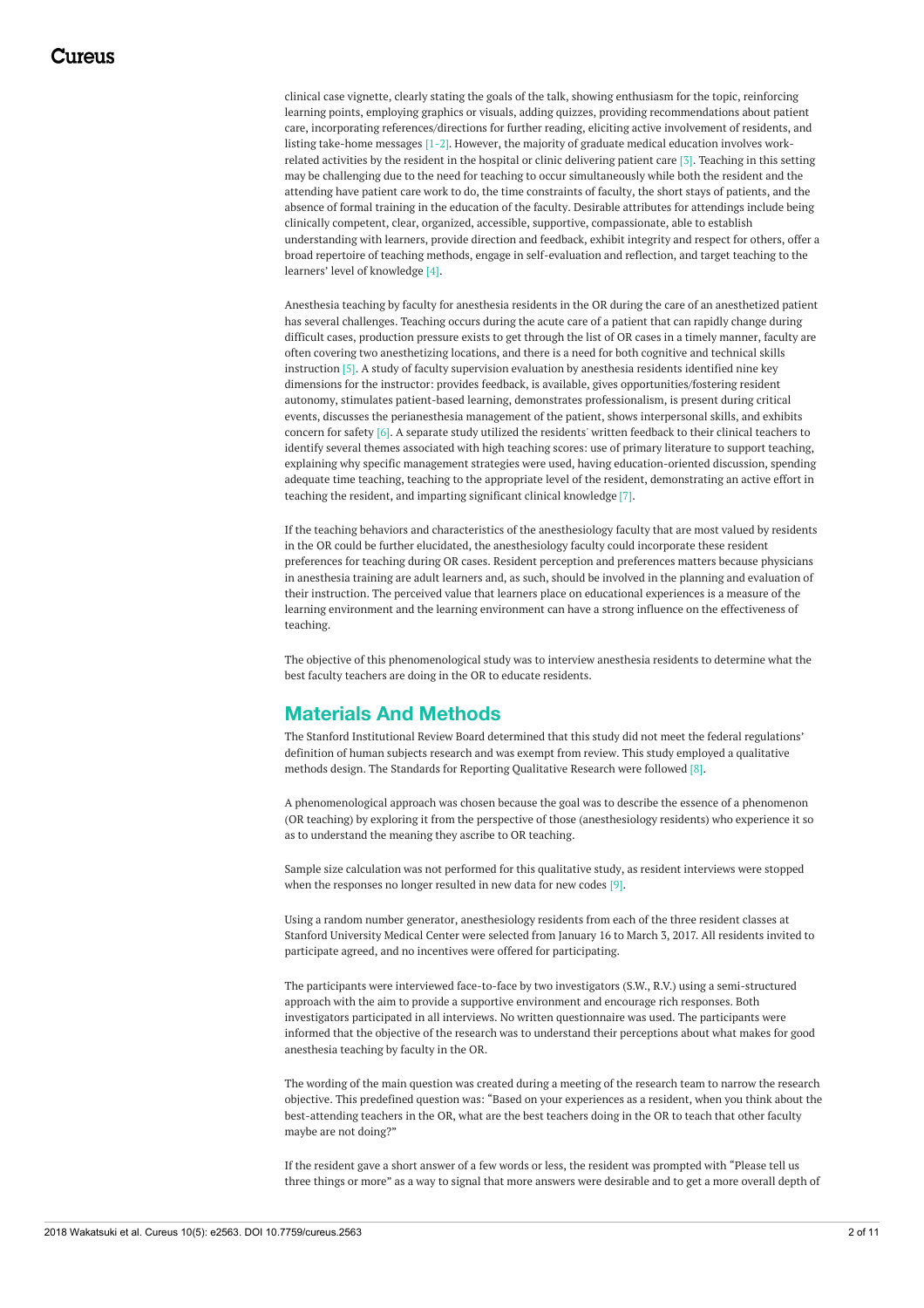content. When the resident was finished speaking, he/she was then asked, "Is there anything we haven't talked about that you want to add?"

The interview audios were digitally recorded and transcribed by the interviewing investigators without identifying data. The interview durations ranged from seven to 12 minutes, and all the interviews occurred in the anesthesia department offices in the hospital.

All de-identified responses remained anonymous. Initial transcripts were read in detail and fragments of the participants' responses were selected and then stored in a spreadsheet with other similar fragments. All six members of the research team sat in a classroom and reviewed and analyzed the fragments and responses to create codes. The participation of several researchers with varying perspectives helps provide multiple observations and conclusions, as this triangulation adds breadth and can facilitate a confirmation of findings.

Names for the codes, either a single word or a few words, were derived directly verbatim from the raw text. The general goal was for each code to be a specific behavior that could be easily understood and communicated to an interested faculty. Transcripts were examined multiple times as additional interviews were completed to provide ongoing comparisons across the dataset. A 100% coding agreement was reached by reviewing all code applications and discussing each disagreement until consensus by the team of authors was reached.

As the responses were converted to codes and as the number of codes increased, the research team renamed and reorganized codes, resulting in a grouping of codes by themes based on the cognitive apprenticeship framework, which has four themes: 1) teaching strategies (e.g., modeling, coaching, scaffolding, articulation, reflection, and exploration) for promoting expertise development; 2) social characteristics affecting learning (e.g., real-world context, practice communities, learner motivation, and cooperation among learners; 3) content required for expertise such as facts, concepts and procedures, and problemsolving, metacognitive, and learning skills; and 4) sequencing of learning activities, thereby increasing complexity and diversity and building global conceptual maps before acquiring specific skills (Figure *[1](#page-2-0)*) [10- 11].

<span id="page-2-0"></span>

## **FIGURE 1: Cognitive Apprenticeship Framework of the Learning Environment**

### **Results**

The responses by the 30 residents (12 male, 18 female) were separated into a total of 134 answers. Every resident listed a minimum of three answers because they were prompted that way, with most residents stating four or five different ideas. The answers were then grouped into one of 27 different codes (Table *[1](#page-3-0)*). None of the codes were deemed to fit into the cognitive apprenticeship framework theme of sequencing.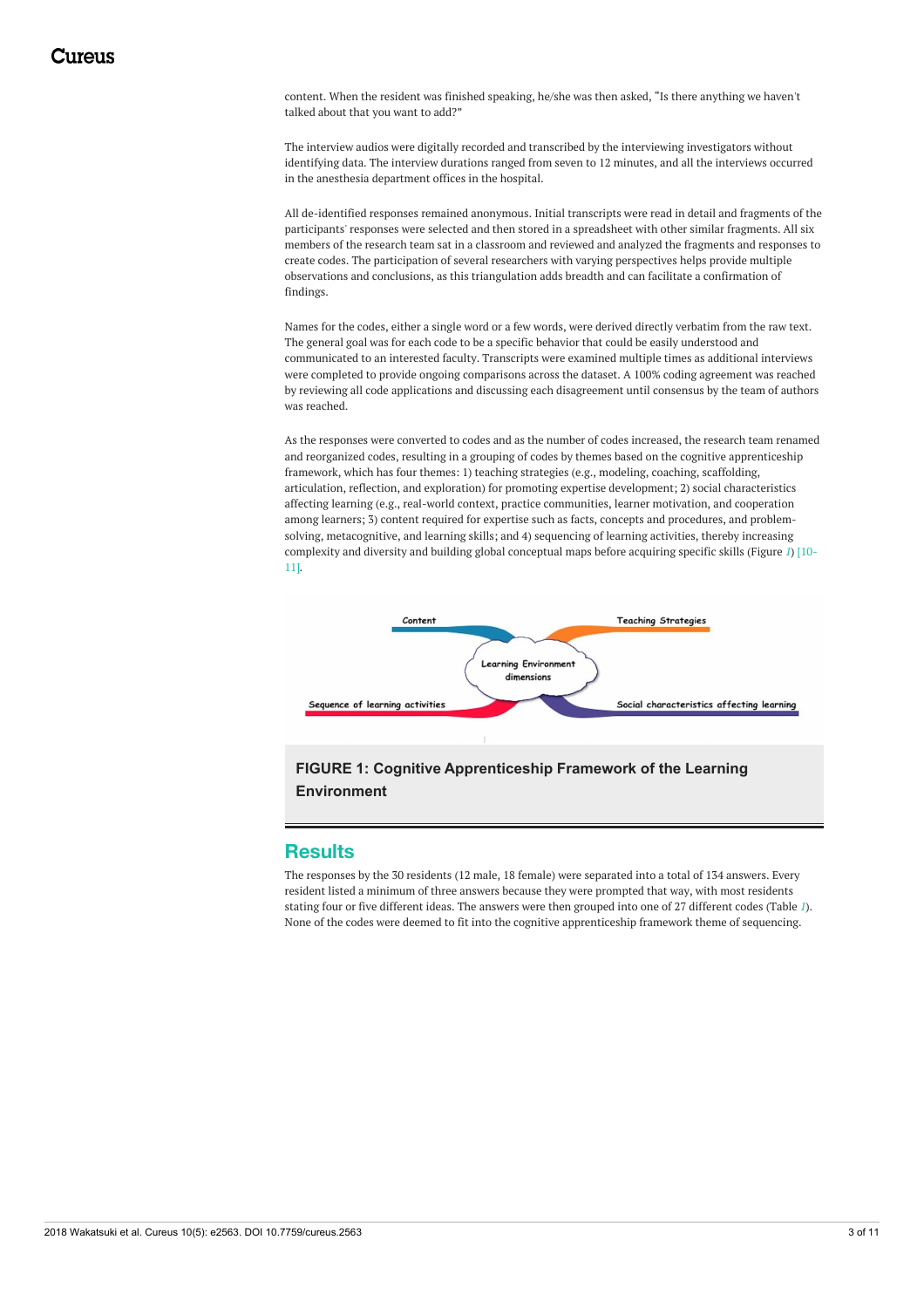<span id="page-3-0"></span>

|                          | Code                                                                          | <b>Total number of times</b><br>mentioned | CA-<br>1                | CA-<br>$\overline{\mathbf{c}}$ | CA-<br>3                |
|--------------------------|-------------------------------------------------------------------------------|-------------------------------------------|-------------------------|--------------------------------|-------------------------|
| <b>Teaching Strategy</b> | Autonomy (step back & let resident work through)                              | 13                                        | 3                       | 6                              | $\overline{4}$          |
|                          | Reasoning (explain why attending does things)                                 | 12                                        | 6                       | 3                              | 3                       |
|                          | Literature (bring articles relevant to the case)                              | 8                                         | $\overline{2}$          | 2                              | $\overline{4}$          |
|                          | Flexibility (open to trying different things)                                 | $\overline{7}$                            | $\overline{2}$          | $\overline{\mathbf{c}}$        | 3                       |
|                          | Prior knowledge (assess the baseline level)                                   | 7                                         | 1                       | 5                              | 1                       |
|                          | Real-time feedback                                                            | 6                                         | $\overline{2}$          | 2                              | $\overline{2}$          |
|                          | Reflection (ask the resident questions)                                       | 6                                         | 0                       | 3                              | 3                       |
|                          | Teach-back (ask residents to explain what they were taught in own<br>words)   | 5                                         | $\mathbf 0$             | 1                              | 4                       |
|                          | Visualization (use graphs or diagrams)                                        | 5                                         | 3                       | 1                              | 1                       |
|                          | Specify learning goals (before the start of the case or the day before)       | 4                                         | $\overline{2}$          | $\overline{\mathbf{c}}$        | 0                       |
|                          | Discussion (use two-way communication)                                        | 3                                         | 1                       | 1                              | 1                       |
|                          | Breaking down a complex thing                                                 | $\overline{\mathbf{c}}$                   | $\mathbf{1}$            | 0                              | $\mathbf{1}$            |
|                          | Practice techniques in non-pressure environment                               | $\overline{c}$                            | 1                       | 1                              | 0                       |
|                          | Multimodal teaching                                                           | 1                                         | $\pmb{0}$               | 1                              | $\mathbf 0$             |
|                          | Real-time teaching                                                            | 1                                         | 1                       | 0                              | 0                       |
|                          | Link teaching content to ABA exams                                            | 1                                         | $\pmb{0}$               | 1                              | 0                       |
|                          | Challenge out of comfort zone                                                 | 1                                         | 0                       | 1                              | 0                       |
|                          |                                                                               |                                           |                         |                                |                         |
|                          | Context (teach something relevant to the case)                                | 8                                         | 3                       | 2                              | 3                       |
|                          | Commitment (take time to teach, make effort)                                  | 8                                         | $\overline{4}$          | $\overline{\mathbf{c}}$        | $\overline{2}$          |
|                          | Psychological safety (be open and approachable to questions from<br>resident) | 5                                         | $\overline{2}$          | $\overline{2}$                 | $\mathbf{1}$            |
| Social                   | Equanimity (remain calm and collected)                                        | 5                                         | $\overline{\mathbf{c}}$ | 1                              | $\overline{c}$          |
| characteristics          | Proper timing for instruction                                                 | 5                                         | 3                       | 1                              | $\mathbf{1}$            |
|                          | Belonging (facilitate communication with OR team)                             | 5                                         | $\mathbf{1}$            | $\overline{\mathbf{c}}$        | $\overline{\mathbf{c}}$ |
|                          | Confident clinically                                                          | 3                                         | 0                       | $\overline{\mathbf{c}}$        | $\mathbf{1}$            |
|                          | Personable and open                                                           | 3                                         | $\boldsymbol{2}$        | 0                              | $\mathbf{1}$            |
|                          | Ask for feedback for themselves                                               | $\overline{2}$                            | 0                       | 1                              | 1                       |
|                          |                                                                               |                                           |                         |                                |                         |
| Content                  | Focus on a few learning points                                                | 6                                         | 3                       | 1                              | $\overline{2}$          |
|                          | <b>TOTAL</b>                                                                  | 134                                       | 45                      | 46                             | 43                      |

# **TABLE 1: Codes for All Resident Responses Grouped into Teaching Strategies, Social Characteristics, or Content**

ABA: American Board of Anesthesiology

Teaching strategy codes were categorized into different cognitive apprenticeship framework types (Table *[2](#page-4-0)*, Figure *[2](#page-5-0)*).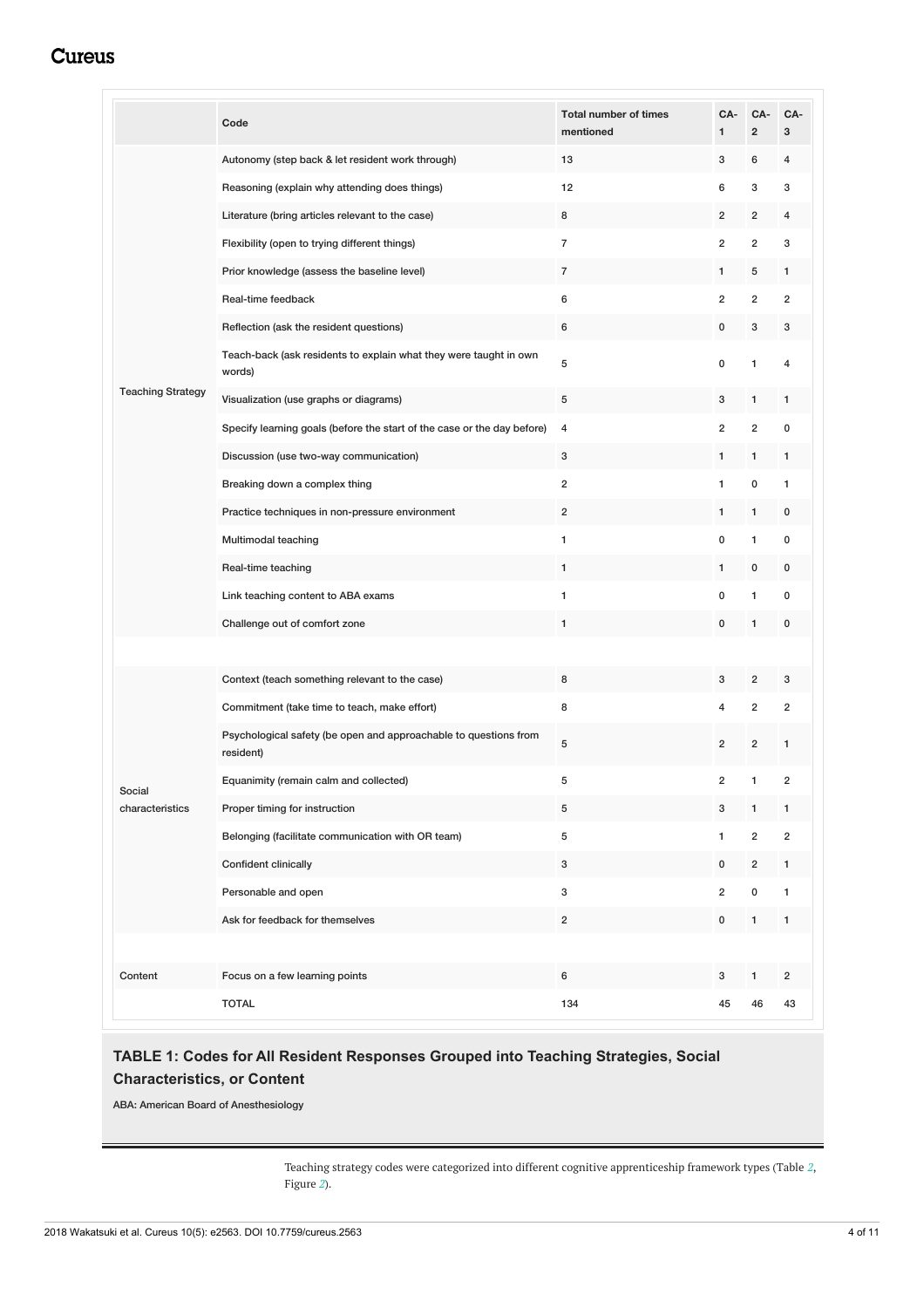<span id="page-4-0"></span>

|                                                        | Scaffolding – provide supports to encourage the performance of activities at their learning edge & gradually decrease support over time                                                                                                                                                                                                                                                                                                                                                                                                                                       |  |
|--------------------------------------------------------|-------------------------------------------------------------------------------------------------------------------------------------------------------------------------------------------------------------------------------------------------------------------------------------------------------------------------------------------------------------------------------------------------------------------------------------------------------------------------------------------------------------------------------------------------------------------------------|--|
| Autonomy (step<br>back and let                         | "[The best teachers] are really good at when to take a step back and allow the resident to work through their procedure or their<br>line of thinking as opposed to jumping in and doing what needs to get done."                                                                                                                                                                                                                                                                                                                                                              |  |
| resident work<br>through)                              | "They're comfortable knowing that they can rescue you and letting you, if you need to even struggle little bit, to accomplish a<br>task. So, in that way, you can learn it better and appreciate it more. And they're not stepping in too fast to take over."                                                                                                                                                                                                                                                                                                                 |  |
| Prior<br>knowledge<br>(assess the<br>baseline level)   | "The best teachers access knowledge before giving knowledge. They ask questions about the learner's baseline<br>understanding, and build up there and push the edge in that way."                                                                                                                                                                                                                                                                                                                                                                                             |  |
|                                                        | "Really trying to gauge what level I am at. Instead of just automatically teaching something better trying to see what I already<br>know. Asking a lot of questions and trying to gauge what level of learning I'm at so that they're really teaching to the level of<br>the learner."                                                                                                                                                                                                                                                                                        |  |
| <b>Reflection (ask</b><br>the resident<br>questions)   | "Faculty come to mind who really challenge you, wonder why you pick a certain drug or a certain type of anesthetic - what your<br>reasoning is behind it. There might be evidence you have. Some residents may not like being challenged that way. I enjoy<br>having somebody just keep asking, 'Why do you do this?'"                                                                                                                                                                                                                                                        |  |
|                                                        | "The best teachers set me up with a problem. They say, 'OK. What if this happens right now, what are you going to do and<br>why? What's your differential?' That way, it keeps you involved in the current case and also makes you think about things you<br>end up learning."                                                                                                                                                                                                                                                                                                |  |
|                                                        | Modeling – let learner observe you perform the activity, think out loud explicitly demonstrate both physical act & thinking                                                                                                                                                                                                                                                                                                                                                                                                                                                   |  |
| Reasoning<br>(explain why<br>attending does<br>things) | "[The best teachers] explain what they do because everyone has a different style and how they do it. They provide a reason of<br>why they do what they do. I understand there's a lot in anesthesia that hasn't been clarified completely regarding evidence<br>based medicine To develop one's style and one's proper and good anesthetic care, it's nice to know their reasons. This<br>way you can agree with those reasons and then talk about that technique. Or you can say I would like to adopt this technique<br>but only when those reasoning apply to my patient." |  |
|                                                        | "What I learn the most from the attendings is when I take these little things. This is why I put OG tube like this, this is why [I put<br>the] temperature probe like this, this is why I bag-mask like this."                                                                                                                                                                                                                                                                                                                                                                |  |
|                                                        | "The best teachers, they clearly have a strong understanding of physiology and a way to explain it. The best is when you get<br>logical explanation that's backed up by science for why they're teaching you something. That's how I want to practice. That's<br>what I want, how I want to decide what I want to do. Like it's good to see different preferences just based off of experience but<br>I like to have reasoning backed up by science as to why I'm doing the things I'm doing."                                                                                |  |
| Specify<br>learning goals                              | "I prefer when they tell me the outline, for example, 'We're going to talk about three items today. Here is No. 1, No. 2, and No.<br>3. Let's start No. 1."                                                                                                                                                                                                                                                                                                                                                                                                                   |  |
| (before start of<br>case or day<br>before)             | "I would say, like, taking an element of the case, an equipment, a medication, or overall principle of anesthesia and, 'This is<br>".what we are going to learn about today.' So having purpose and a precise learning object is helpful.                                                                                                                                                                                                                                                                                                                                     |  |
| Breaking down<br>a complex thing                       | "They explain things in such a way that they are not explaining to an equal level attending colleague but to someone who might<br>be doing it for the first time. Even if it's simple,  breaking it down and taking you through each step."                                                                                                                                                                                                                                                                                                                                   |  |
|                                                        |                                                                                                                                                                                                                                                                                                                                                                                                                                                                                                                                                                               |  |
| Literature (bring<br>papers relevant<br>to the case)   | Coaching – observe learner perform the activity and provide directed feedback and guidance<br>"Bring papers and resources to discuss and review in the OR [An attending] discussed how the study affects the way he<br>manages all patients and especially our current patient. This is helpful because it provides concrete and specific evidence as<br>well as discussion that makes me more likely to agree with and adopt the technique in the future."                                                                                                                   |  |
| Real-time<br>feedback                                  | "Immediate feedback helps you change things if your technique with intubation is like, 'It could be better this way. This is<br>how you did it. This is how you should do it.' And you could practice on the next case. So it's something you can fix real-time, I<br>think that's better than waiting around and being vague about it."                                                                                                                                                                                                                                      |  |
|                                                        | "The thing that I like the most is someone who just teaches as you go along rather than like waiting to the end of the day or<br>waiting till your evaluation months a later to tell about things that were done well and things that could be done better. I think<br>it's just best to do it in real time especially since anesthesia is so hands-on because I want to be able to improve now rather<br>than waiting like a couple months"                                                                                                                                  |  |
| Visualization<br>(use graphs or<br>diagrams)           | "I like the people who do diagrams they'll grab a piece of paper break it down with diagrams and flowcharts you<br>trained to learn rather than just hearing it but also seeing their words or seeing the principles written down."                                                                                                                                                                                                                                                                                                                                           |  |
|                                                        |                                                                                                                                                                                                                                                                                                                                                                                                                                                                                                                                                                               |  |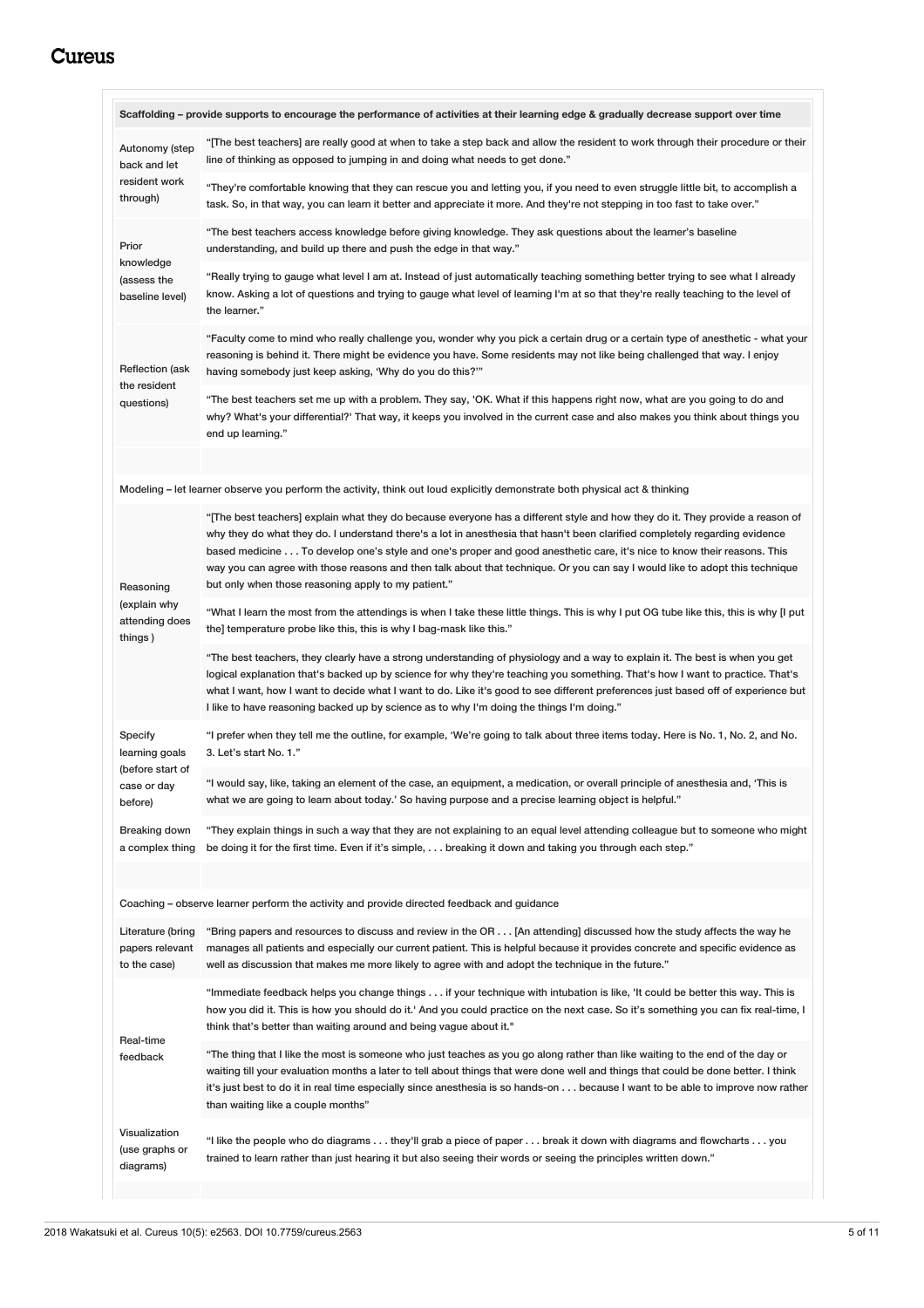| <b>Discussion</b><br>(two-way<br>communication)                         | "I prefer teaching and application better than just being talked to. I'd like to do a discussion."                                                                                                                                                                                                                                                                                                                                                                                                                                                                               |  |
|-------------------------------------------------------------------------|----------------------------------------------------------------------------------------------------------------------------------------------------------------------------------------------------------------------------------------------------------------------------------------------------------------------------------------------------------------------------------------------------------------------------------------------------------------------------------------------------------------------------------------------------------------------------------|--|
| learning                                                                | Exploration – invite learners to identify and undertake new learning activities or pose and solve their own questions to promote independent                                                                                                                                                                                                                                                                                                                                                                                                                                     |  |
| Flexibility (open<br>to trying<br>different things)                     | "Be flexible with the anesthesia plan. Let's say the resident is suggesting one particular thing and the attending wants to alter it<br>a little bit. I think that's fine. But if they are too specific about doing it their way, this resident may not be able to experience<br>and see what the plan goes if the other plan is not too much different from the plan that the residents suggest, perhaps the<br>attending can be flexible and let residents do their plan. And, for better or worse, they'll see the result of their plan and then<br>form their own learning." |  |
|                                                                         | "The best teachers are actually very open minded. With some attendings, I like to try new things and push the limits. Other<br>attendings are just like they only do one way and they only know how to do it one way and they can't deviate from that. So you<br>have to do it their way and that makes it harder for me to learn. But I want to be able to try new things. And if they're too close<br>minded to new techniques then I don't learn from them very well."                                                                                                        |  |
| Practice<br>techniques in<br>non-pressure<br>environment                | "Teaching on different ways to approach a difficult airway or using advanced airway devices on patients who may not be<br>difficult electively. I think those are some of the things that we don't really do until we're in an extreme situation. So we<br>hopefully are going to practice in a non-pressured environment."                                                                                                                                                                                                                                                      |  |
|                                                                         | Articulation - ask learners to talk through activity, explain their thinking, and or describe their rationale for approach or decision                                                                                                                                                                                                                                                                                                                                                                                                                                           |  |
| Teach back<br>(ask residents<br>to explain what<br>they were<br>taught) | "[An attending] taught me about something and then said, 'OK. Now you teach me what I just taught you.' And I think [I<br>could] retell what I just learned and if you don't do well for some, he'll teach it again and then he'll ask you to teach it to him<br>again. I think that is a really effective method of learning."                                                                                                                                                                                                                                                  |  |

## **TABLE 2: Teaching Strategy Codes with Sample Verbatim Quotes to Illustrate**

<span id="page-5-0"></span>

## **FIGURE 2: The Teaching Strategies Most Commonly Mentioned by Residents About the Best Faculty Educators**

Verbatim quotes in Table *[3](#page-6-0)* illustrate those codes grouped under social characteristics.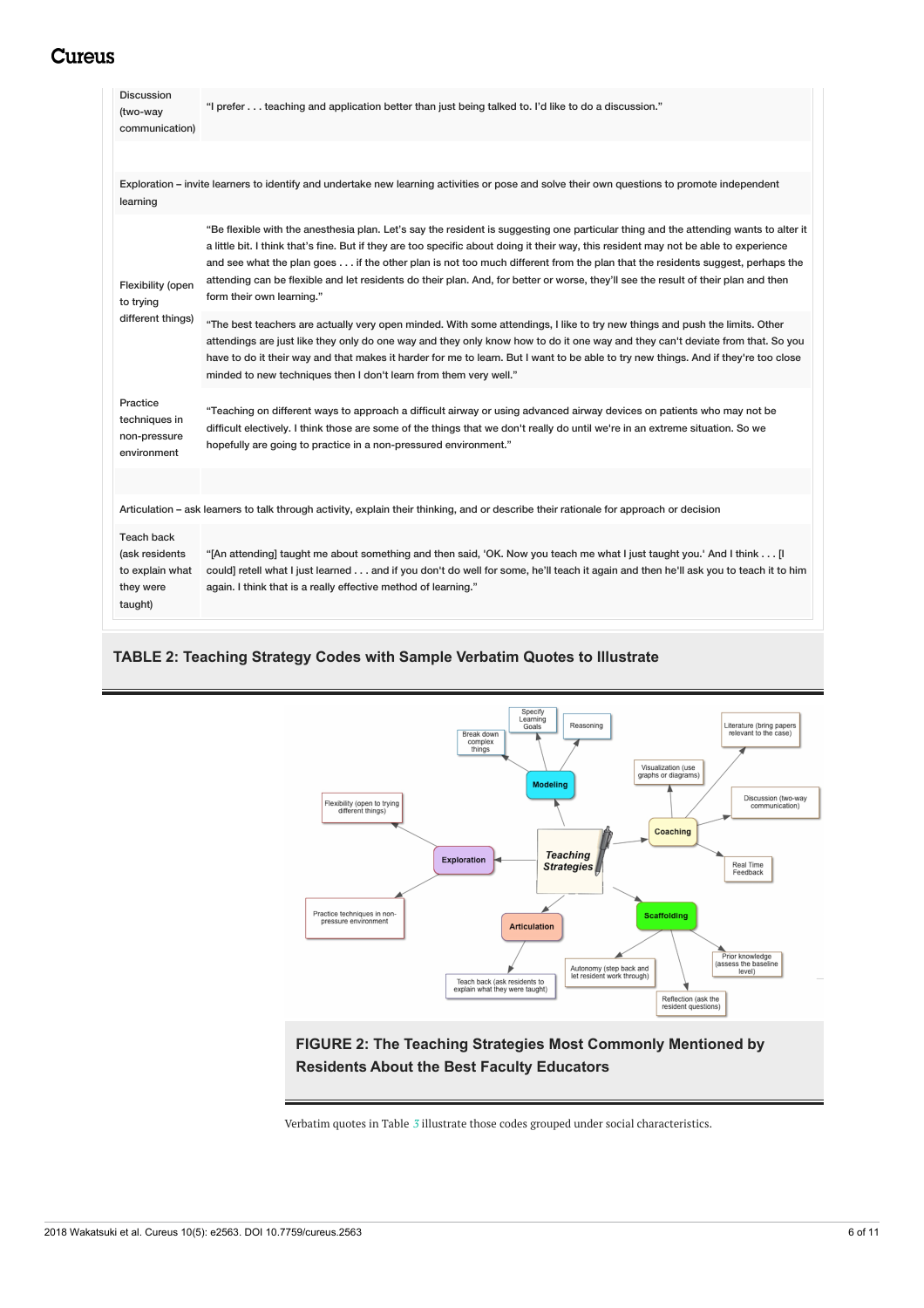<span id="page-6-0"></span>

| Code                                                                                   | Verbatim quote example                                                                                                                                                                                                                                                                                                                                                                                                                         |  |
|----------------------------------------------------------------------------------------|------------------------------------------------------------------------------------------------------------------------------------------------------------------------------------------------------------------------------------------------------------------------------------------------------------------------------------------------------------------------------------------------------------------------------------------------|--|
| Context (teach<br>something relevant<br>to the case)                                   | "The first thing that is very helpful is something contextually relevant [When] something is happening in the OR, or<br>there is some part of the anesthetic technique that we are doing, a medication we are using, or an airway device we are<br>using then the best teachers use that as a springboard to teach something."                                                                                                                 |  |
|                                                                                        | "Focusing the teaching on obviously what's relevant to the case and what we're doing that day every day we do<br>something different but when it's relevant to the case and relevant to the patient that we're taking care of, then it also<br>helps me as a learner to remember things more and when I think about this issue. I can use this piece of knowledge when<br>I take care of a similar patient with a similar case in the future." |  |
| Commitment (take<br>time to teach, make<br>an effort)                                  | "A really good teacher actually bothers to take the time to teach in the OR at times that are appropriate for patient care."                                                                                                                                                                                                                                                                                                                   |  |
|                                                                                        | "It's really nice when attendings can take some time during the OR to do some explicit teaching. Have some time with the<br>attendings as opposed to having an attending be there and help us get through the critical moment of the case, but then<br>not be there for the other parts because I think there are some like great teaching opportunities during rest of case."                                                                 |  |
| Psychological safety<br>(be open and<br>approachable to<br>questions from<br>resident) | "[The best teachers] would be peer available for question. Because sometimes I have questions but if they seem so busy,<br>I will be reluctant to approach them and ask questions."                                                                                                                                                                                                                                                            |  |
|                                                                                        | "A good teacher is willing to have that discussion and understand that, not just because questions are being asked it<br>doesn't necessarily mean that I'm questioning their competency. I'm just questioning to better understand the topic."                                                                                                                                                                                                 |  |
|                                                                                        | "To have open communication and interaction, is important to be responsive to the teaching, sort of it. If you have kind of<br>wall, it's a little hard to engage, or to ask question, or set expectations."                                                                                                                                                                                                                                   |  |
| Equanimity (calm<br>and collected)                                                     | "The ones that are able to stay calm and collected when things aren't going smoothly or where there is an emergency or<br>something. I've been in a couple rooms where the attendings lost their temper or they've panicked. And it makes a<br>horrendous learning experience."                                                                                                                                                                |  |
|                                                                                        | "I find that it's much more effective to be learning while doing when a teacher is calm under pressure. Attendings who are<br>able to stay calm and help us think through the process during induction or emergence, for example, particularly during<br>crises in the OR, they are just better at communication, more effective learning for us than somebody who gets<br>frustrated."                                                        |  |
|                                                                                        | "I learn best when I'm not preoccupied by something. So if the patient is unstable or it's the beginning or the end of the<br>case, those are all things that are preoccupying me. So finding a down time in the middle of the case is preferential."                                                                                                                                                                                          |  |
| Proper timing for<br>instruction                                                       | "Unfortunately, sometimes the teaching will occur while you're intervening or doing other things. And so, it can be a little<br>distracting and I'm unable to focus entirely on the care of the patient whereas really good teachers are able to come back<br>in after the patient settled and then take a few minutes to teach."                                                                                                              |  |
| Belonging (facilitate<br>communication with<br>OR team)                                | "It's someone who communicates well it would be with us as residents but also with all the colleagues, the surgeons<br>in the room, and the nursing staff. Because that creates a better and more comfortable environment to work in."                                                                                                                                                                                                         |  |
| <b>Confident clinically</b>                                                            | "The best ones are clinically confident themselves. Meaning they are comfortable, they don't freak out over little things<br>".and you can just sense they are confident in their ability to adapt to different situations.                                                                                                                                                                                                                    |  |
| Personable and                                                                         | "Just being personable, open and friendly If you feel like you're not really connecting with your attending, it can be an<br>uncomfortable experience. Better when you are working on a team with somebody who supports you and who has your<br>best interests at heart and is going to be there to help when you need them."                                                                                                                  |  |
| open                                                                                   | "I think really good teachers because we're always one on one in the OR usually get to know me personally. So spending<br>just a few minutes to know more about who I am and what my interests are then I feel like I'm more engaged in what they<br>have to offer."                                                                                                                                                                           |  |
|                                                                                        | "The good teachers often seek feedback for improvement, assessing how the day went, what things they can do to<br>improve the experience for the resident, too."                                                                                                                                                                                                                                                                               |  |
| Ask for feedback for<br>themselves                                                     | "I think when the attendings are open to feedback themselves, too, it makes them more approachable for us as residents<br>and it makes us more open to learning from them. I've had attendings ask me, 'What can I do better? How do you learn<br>best?' When they open up that dialogue, I think it makes it more comfortable for the residents."                                                                                             |  |

## **TABLE 3: Social Characteristics of OR Teaching with Verbatim Quotes**

OR: operating room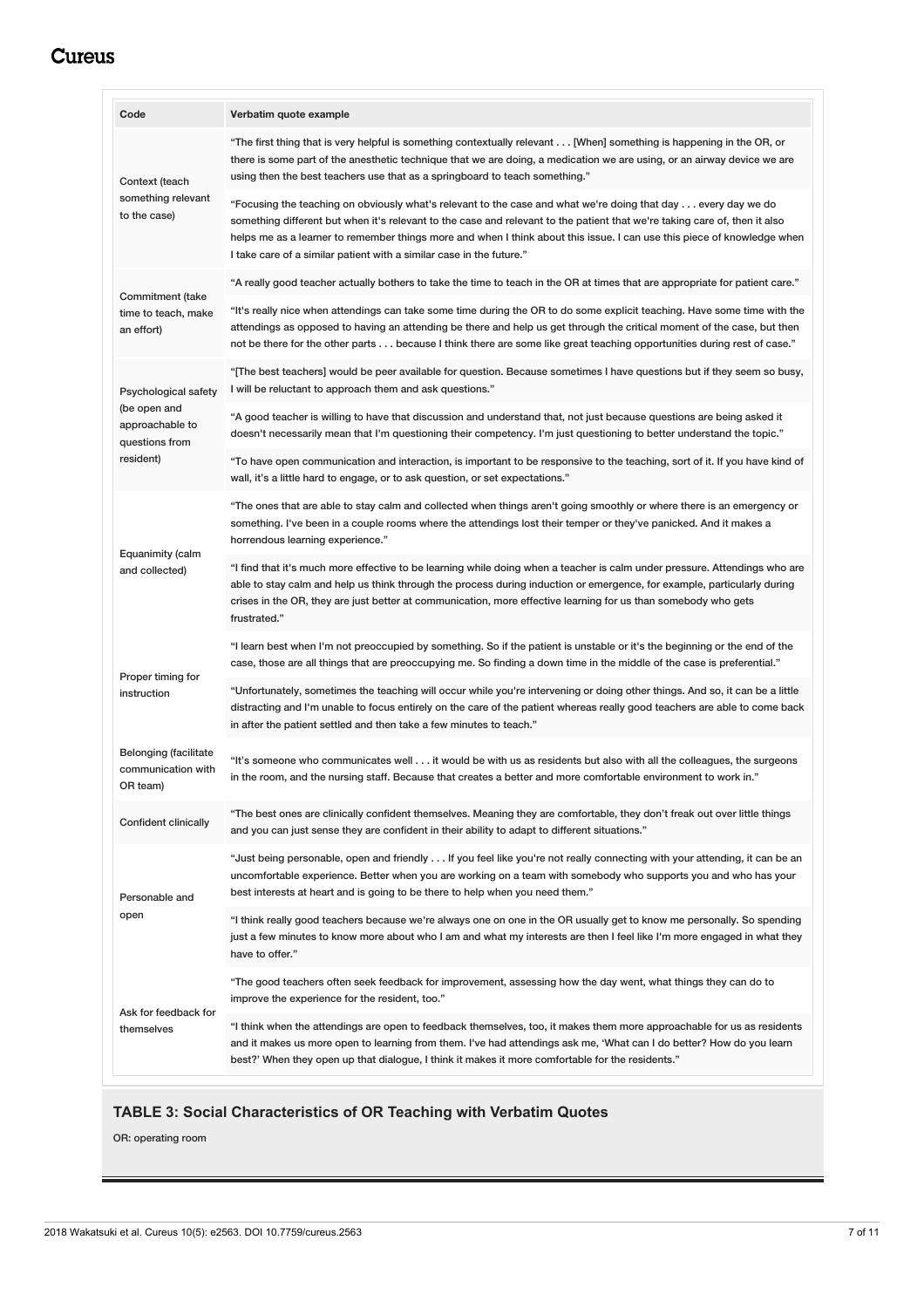One code derived from the resident interviews, focus on a few learning points, was classified into the content theme (Table *[4](#page-7-0)*).

<span id="page-7-0"></span>

| Code                                    | Verbatim quote examples                                                                                                                                                                                                                                                                                                                                                 |
|-----------------------------------------|-------------------------------------------------------------------------------------------------------------------------------------------------------------------------------------------------------------------------------------------------------------------------------------------------------------------------------------------------------------------------|
| Focus on<br>a few<br>learning<br>points | "Having the attending focus on only a couple of things during anesthetic care. If they're continually giving advice on every small<br>aspect of your care, it can be overwhelming. You can actually start to perform under what you'd normally perform as well as get<br>sidetracked off of taking care of the patient's primary. Focus on one or two things per case." |
|                                         | "I'd rather focus on two or three learning points for the day and not just overwhelm you with all the nitty-gritty."                                                                                                                                                                                                                                                    |

### **TABLE 4: Verbatim Quote Examples of Focus on a Few Learning Points**

# **Discussion**

Phenomenology influences research questions by placing emphasis on a phenomenon to be explored, phrased in terms of a single concept or idea [12]. In this study, the phenomenon of interest is OR teaching, as described via interviews with the anesthesia residents. The results of this study affirm the characteristics of good teaching identified as valuable in adult learning theory and that are useful in the OR. The two behaviors most commonly positively recognized by the residents were: 1) autonomy whereby the attending steps back and lets the resident work through patient care in the OR, and 2) reasoning whereby the attending explains the rationale underlying decisions and actions delivered in the care of the anesthetized patient. Social characteristics were also often singled out by residents and related to teaching in the context of the patient at hand and having the attending show effort and commitment to teaching.

We choose to use the cognitive apprenticeship framework because the novice interacting with the expert helps the novice understand the stages needed to become an expert. In contrast to traditional apprenticeship, cognitive apprenticeship emphasizes that learning considerations, not workplace needs, drive the assignment of learner tasks and problems. Teaching emphasizes the application of knowledge. Anesthesia education in the OR lends itself to this framework because of faculty supervision of the resident aimed at the development of knowledge and skills through OR anesthesia practice.

The residents in this study verbalized examples of three of the four cognitive apprenticeship framework themes (teaching strategies, social characteristics, and content) but not sequencing. Sequencing refers to progressively increasing the complexity and diversity of learning activities. An example might be showing proficiency in a low complexity task (intubating a straightforward airway) before moving to higher complexity airway tasks. Sequencing may be less applicable in the OR because of the short duration of the OR day so there may not be enough time for the attending to increase task complexity during the one day. Sequencing also refers to building global conceptual maps before acquiring specific skills. It is also possible that residents didn't realize or were able to synthesize that some OR teaching involves sequencing.

Residents spoke about several other social characteristics established by successful teachers in the OR. The residents look favorably on attendings who are easily approachable for asking questions (psychological safety) and communicate well with other staff so that the residents can work smoothly and peacefully in the OR (belonging). Residents further asserted that the best attendings stay calm even during difficult cases, were confident in their ability in the OR so could come to the aid of the resident in any situation, and connected well with the resident on a personal level.

A few residents emphasized that attendings should be mindful of proper timing for teaching so that it occurs when the resident is not occupied with the patient and. therefore, can pay attention to what the attending is communicating. This illustrates cognitive load theory, as it is easy to overwhelm the trainee's limited working memory capacity because of the cognitive processing required to complete a new task or understand a new concept [13]. In other words, if the resident is placing a central line for the first time, not much of what the attending is saying that is not explicitly related to real-time feedback will be remembered by the resident. Limits to the working memory capacity interfere with learning due to different forms of cognitive loads: intrinsic (the level of difficulty of the problem), germane (learning and development of schema), and extraneous (material not relevant to the problem at hand). The attending can try to reduce cognitive overload by providing germane examples, reducing extraneous load, and breaking down complex problems into smaller components.

Finding the proper timing to teach is a unique challenge in the OR. Some days, the attending may, for example, have one room with an all-day case with some invasive lines and a difficult airway. After the case is underway, the attending may have an opportunity to do some explicit teaching during the surgery. In contrast, if the attending is double-covering with several cases in each of the two rooms, and after getting the residents out for breaks, there may be little time left over to do explicit teaching, at least in some of the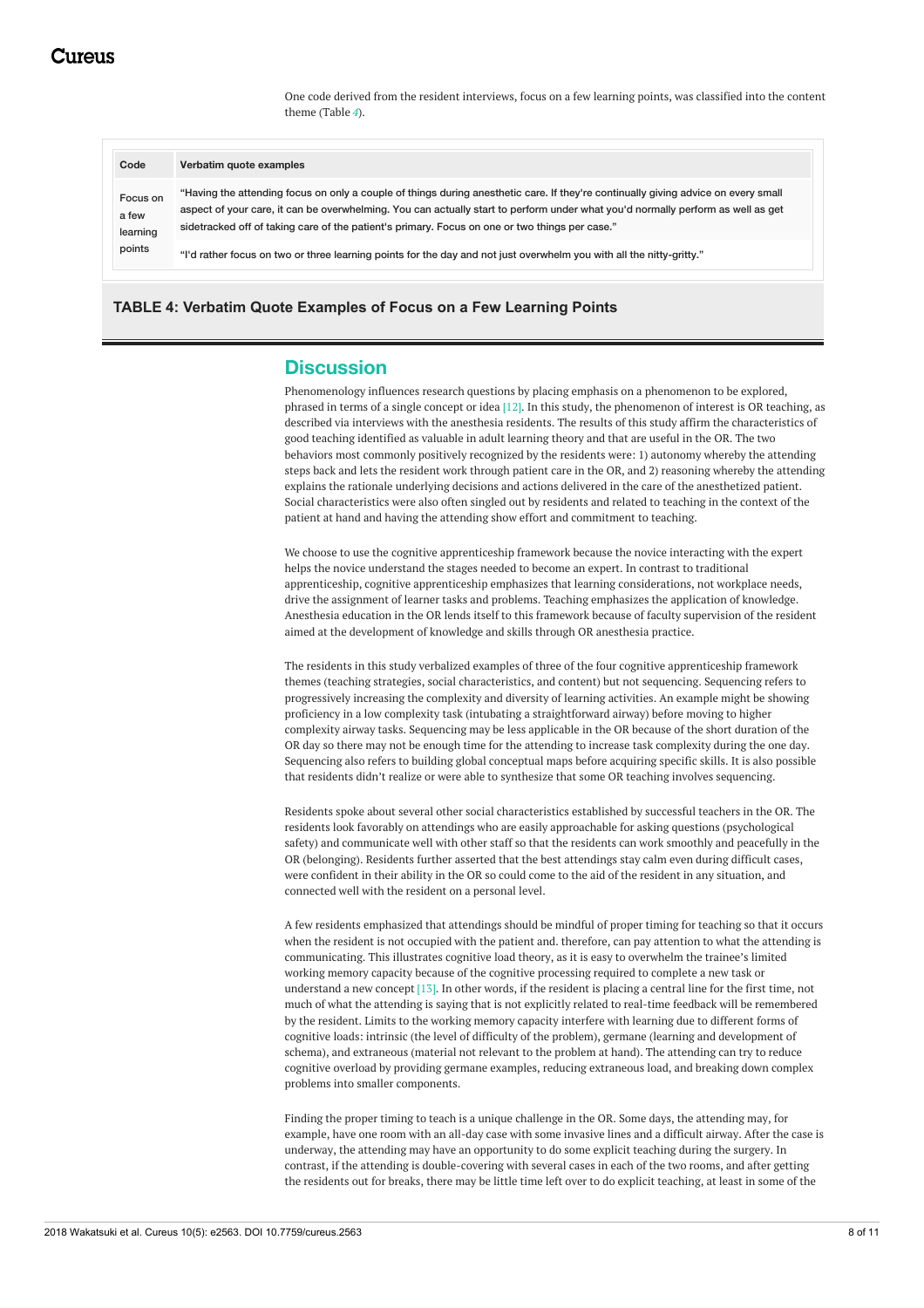ways described by some of the residents in this study. During such challenging days, the faculty may find themselves teaching the residents during induction, which may result in cognitive overload because they are trying to concentrate.

Several high-value teaching strategies that were mentioned by the residents related to coaching. Examples included bringing an article relevant to the case to the OR, using a graph or diagram (visualization) to promote a better understanding of complex ideas, discussion as a form of interactive learning, instead of one-way lecture-style learning; and providing immediate feedback while residents are managing patients or right after they finished a procedure (real-time feedback). Online forms can be used to document this type of feedback [14].

High-performing teaching attendings also support and encourage the performance of activities at the resident's learning edge and with the attending gradually decreasing support over time. These were grouped under scaffolding and were verbalized by the residents in different ways: assess the resident's specific knowledge level before embarking on a teaching route, challenge residents out of their comfort zone and help them get through that challenge, and ask the resident questions to make the resident think and reflect.

Other desirable techniques identified by the residents were grouped under articulation. Examples are to ask the resident to explain what they just learned so that the attendings can assess understanding and explore whereby the attending is flexible and open to different plans that are possible and which the resident suggests.

The content dimension of the cognitive apprenticeship framework includes factual, conceptual, and procedural knowledge as well as how to use these kinds of knowledge. This expertise includes facts, concepts, procedures, problem-solving, metacognitive, and learning skills. Several residents mentioned the importance of having the attending focus on a few take-home teaching points and not offering so much content as to risk overwhelming the resident.

This study has several limitations. Being a single-institution study, the results may not be generalizable as a different department with different residents may have valued the attributes of good OR anesthesia teaching differently. Other training programs may have a different culture or learning environment within which trainees function [15]. This environment includes the pressures, stresses, rewards, and any other influences perceived by learners [16]. Although the residents interviewed for this study are exposed to more than 150 attendings, the atmosphere, workload, supervision, structure, and organization of other residencies may be sufficiently different so as to make our results less applicable elsewhere [17].

Interviewing more residents may have yielded more data about OR teaching, but after the first 24 residents were interviewed, the additional final residents did not yield any new codes, suggesting that the major views and experiences on the best teaching characteristics were captured.

Also, not enough residents were studied to see if there were real differences in responses, as residents progress through training. Ascertaining any such differences, such as comparing CA3s versus CA1s was not the goal of this study and may deserve attention in future studies. Also, a different group of investigators may have coded the text of the responses differently. For example, we choose to separate "Commitment (take time to teach, make an effort)" from "Literature (bring papers relevant to the case)" even though if an attending brings an article that would be a sign of commitment. Our reasoning was that the two codes were separate specific behaviors that could be explicitly discussed with faculty desiring to improve their OR teaching.

Another limitation is that it is not known whether the practices identified by the residents actually ultimately result in more proficient residents or in better patient outcomes. Learners may not always have insight into what they need to learn and how best to learn it. In fact, though the residents want a related article to the case only on the spot, they did not mention that they want the attendings to discuss it further the next day or later. This may be especially true for less experienced residents, as they may not be able to perceive the value of learning something that experience has taught the faculty is important. An effective teacher may provide context and support for why the teaching point is important, but a resident may discount this. At the K-12 level, studies show that students often fail to identify good teaching techniques such as, for example, evaluating a charismatic teacher who lectures didactically better than a more subdued teacher that implements active learning principles. In contrast, residents may be more mature and understand what teaching benefits their learning.

In post-graduate medical education, learning occurs through the accumulation and processing of clinical experiences. As residents participate in clinical work, learners have a variety of sources of information, or 'learning cues,' that facilitate the interpretation of the experience and the construction of expertise. In this setting, teaching is a multifaceted undertaking [18]. Even though 27 different behaviors and characteristics were identified, none of the 27 was mentioned by more than 13 of the 30 residents interviewed. This suggests that there exists a wide range of activities that go into optimal OR teaching. Leveraging the knowledge of medicine and patients with knowledge of context and pedagogy and learners into teaching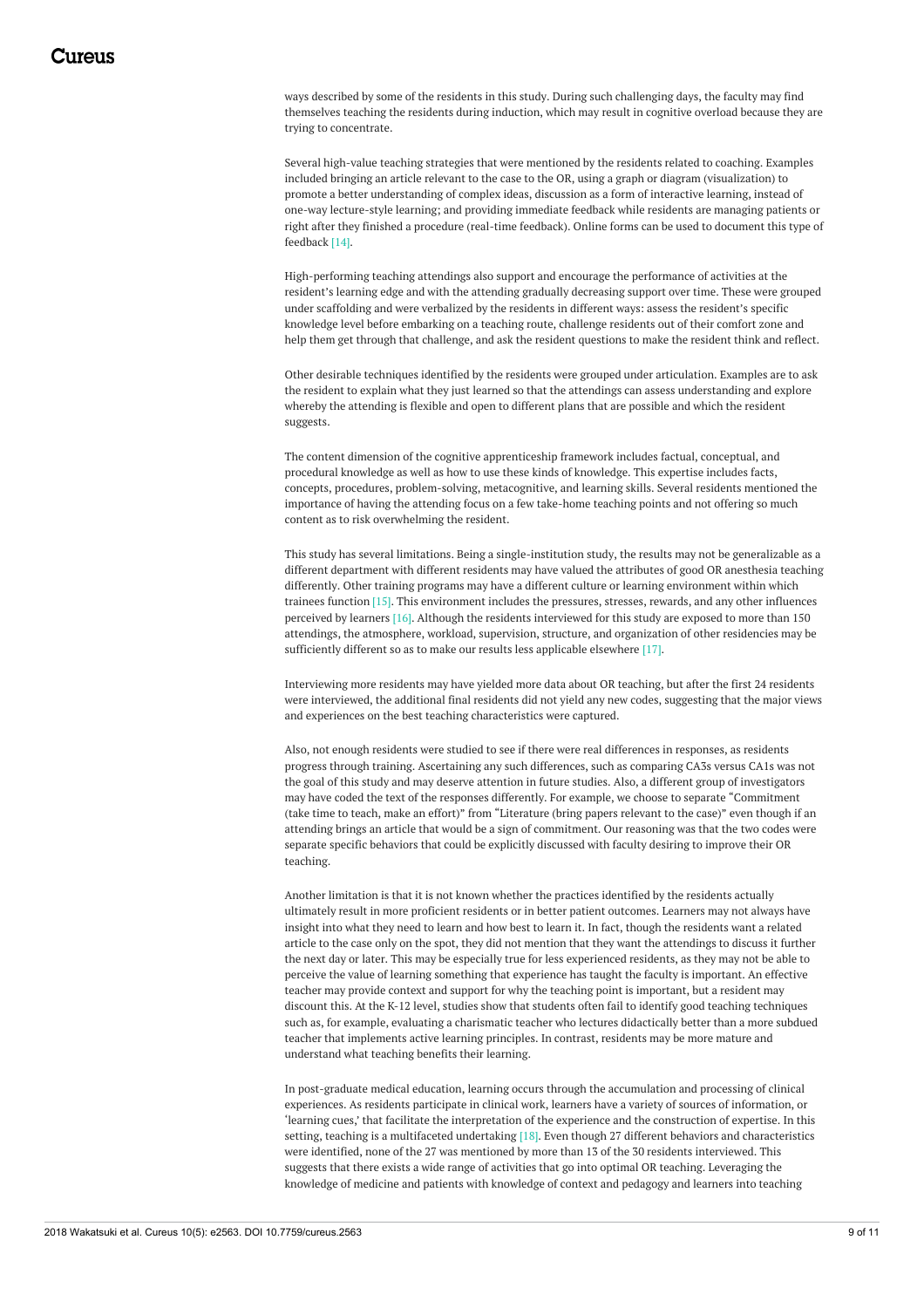scripts can guide the faculty to choose optimal content and teaching interactions [19].

## **Conclusions**

Best practice for OR teaching, as perceived by anesthesia residents, includes social characteristics, such as context, commitment, psychological safety, equanimity, and proper timing, as well as teaching methods, such as autonomy, reasoning, literature, prior knowledge, flexibility, reflection, real-time feedback, and teach back. Further studies can determine if training the anesthesiology faculty to incorporate these elements increases the caliber of daily teaching in the OR.

# **Additional Information**

### **Disclosures**

**Human subjects:** Consent was obtained by all participants in this study. Stanford University IRB issued approval None. Reviewed by Tessa Hapanowicz: Based on the information provided in this application, the IRB has determined that this project does not meet the definition of research as defined in 45 CFR 46.102(d), nor the definition of clinical investigation as defined in 21 CFR 50.3(c). **Animal subjects:** All authors have confirmed that this study did not involve animal subjects or tissue. **Conflicts of interest:** In compliance with the ICMJE uniform disclosure form, all authors declare the following: **Payment/services info:** All authors have declared that no financial support was received from any organization for the submitted work. **Financial relationships:** Jakob Louis Demant Thomsen, MD declare(s) a grant from Merck Sharp and Dohme Corp. Although it is not related to the subject of this article, Jakob Louis Demant Thomsen received grants for two investigator-initiated studies from Merck Sharp and Dohme Corp. **Other relationships:** All authors have declared that there are no other relationships or activities that could appear to have influenced the submitted work.

## **References**

- 1. Anwar A, Tanaka P, Madsen MV, Macario A: Does faculty follow the recommended structure for a new [classroom-based,](https://dx.doi.org/10.7759/cureus.818) daily formal teaching session for anesthesia residents?. Cureus. 2016, 8:e818. Accessed: 2018: [10.7759/cureus.818](https://dx.doi.org/10.7759/cureus.818)
- 2. Sawatsky AP, Berlacher K, Granieri R: Using an ACTIVE teaching format versus a standard lecture format for increasing resident interaction and knowledge achievement during noon conference: a prospective, controlled study. BMC Med Educ. 2014, 14:129. [10.1186/1472-6920-14-129](https://dx.doi.org/10.1186/1472-6920-14-129)
- 3. Teunissen PW, Scheele F, Scherpbier AJ, van der Vleuten CP, Boor K, van Luijk SJ, van Diemen-Steenvoorde JA: How residents learn: [qualitative](https://dx.doi.org/10.1111/j.1365-2923.2007.02778.x) evidence for the pivotal role of clinical activities . Med Educ. 2007, 41:763-770. [10.1111/j.1365-2923.2007.02778.x](https://dx.doi.org/10.1111/j.1365-2923.2007.02778.x)
- 4. Ramani S, Leinster S: AMEE Guide no. 34: teaching in the clinical [environment](https://dx.doi.org/10.1080/01421590802061613) . Med Teach. 2008, 30:347- 364. [10.1080/01421590802061613](https://dx.doi.org/10.1080/01421590802061613)
- 5. Bryson EO: [Teaching](https://dx.doi.org/10.1007/978-1-4614-8954-2) by Example. Comprehensive Guide to Education in Anesthesia. Frost E (ed): Springer Science+Business, New York; 2014. 15-26. [10.1007/978-1-4614-8954-2](https://dx.doi.org/10.1007/978-1-4614-8954-2)
- 6. de Oliveira Filho GR, Dal Mago AJ, Garcia JH, Goldschmidt R: An instrument designed for faculty supervision evaluation by anesthesia residents and its psychometric properties. Anesth Analg. 2008, [107:1316-1322.](https://dx.doi.org/10.1213/ane.0b013e318182fbdd) [10.1213/ane.0b013e318182fbdd](https://dx.doi.org/10.1213/ane.0b013e318182fbdd)
- 7. Hayder B, Charnin J, Voepel-Lowis T, Baker K: Resident characterization of better-than- and worse-thanaverage clinical teaching. Anesthesiology. 2014, 120:120-128. [10.1097/ALN.0b013e31829b34bd](https://dx.doi.org/10.1097/ALN.0b013e31829b34bd)
- 8. O'Brien BC, Harris IB, Beckman TJ, Reed DA, Cook DA: Standards for reporting qualitative research: a synthesis of recommendations. Acad Med. 2014, 89:1245-1251. [10.1097/ACM.0000000000000388](https://dx.doi.org/10.1097/ACM.0000000000000388)
- 9. Pope C, Ziebland S, Mays N: [Qualitative](https://dx.doi.org/10.1136/bmj.320.7227.114) research in health care. Analysing qualitative data . BMJ. 2000, 320:114-116. [10.1136/bmj.320.7227.114](https://dx.doi.org/10.1136/bmj.320.7227.114)
- 10. Collins A, Brown JS, Newman S: Cognitive [Apprenticeship:](https://scholar.google.com/scholar?q=intitle:Cognitive Apprenticeship%3A Teaching the Crafts of Reading%2C Writing and Mathematics) Teaching the Crafts of Reading, Writing and Mathematics. Knowing, Learning and Instruction: Essays in Honor of Robert Glaser. Resnick LB (ed): New Jersey, Lawrence Erlbaum Associates; 1989. 453-494.
- 11. Dennen VP: Cognitive [Apprenticeship](https://www.routledgehandbooks.com/doi/10.4324/9780203880869.ch34) in Educational Practice Research on Scaffolding, Modeling, Mentoring, and Coaching as Instructional Strategies. Handbook of Research on Educational Communications and Technology, 2nd ed. Jonassen DH (ed): Lawrence Erlbaum Associates, New Jersey; 2004. 813-828.
- 12. Creswell JW: Qualitative Inquiry and Research Design: Choosing Among Five [Approaches](https://scholar.google.com/scholar?q=intitle:Qualitative Inquiry and Research Design%3A Choosing Among Five Approaches) . Sage Publications Inc, California; 2007.
- 13. Weidman J, Baker K: The Cognitive Science of Learning: Concepts and Strategies for the Educator and Learner. Anesth Analg. 2015, 121:1586-1599. [10.1213/ANE.0000000000000890](https://dx.doi.org/10.1213/ANE.0000000000000890)
- 14. Tanaka P, Merrell SB, Walker K, Zocca J, Scotto L, Bogetz AL, Macario A: Implementation of a needs-based online feedback tool for anesthesia residents with subsequent mapping of the feedback to the ACGME milestones. Anesth Analg. 2017, 124:627-635. [10.1213/ANE.0000000000001647](https://dx.doi.org/10.1213/ANE.0000000000001647)
- 15. Abbott: Learning [Environment](http://edglossary.org/learning-environment/). (2013). Accessed: November 2017: [http://edglossary.org/learning](http://edglossary.org/learning-environment/)environment/.
- 16. Genn JM, Harden RM: What is medical education here really like? Suggestions for action research studies of climates of medical education environments. Med Teach. 1986, 8:111-124. [10.3109/01421598609010737](https://dx.doi.org/10.3109/01421598609010737)
- 17. [Schönrock-Adema](https://dx.doi.org/10.1371/journal.pone.0137872) J, Visscher M, Raat AN, Brand PL: Development and validation of the Scan of Postgraduate Educational Environment Domains (SPEED): a brief instrument to assess the educational environment in postgraduate medical education. PLoS One. 2015, 10:e0137872. [10.1371/journal.pone.0137872](https://dx.doi.org/10.1371/journal.pone.0137872)